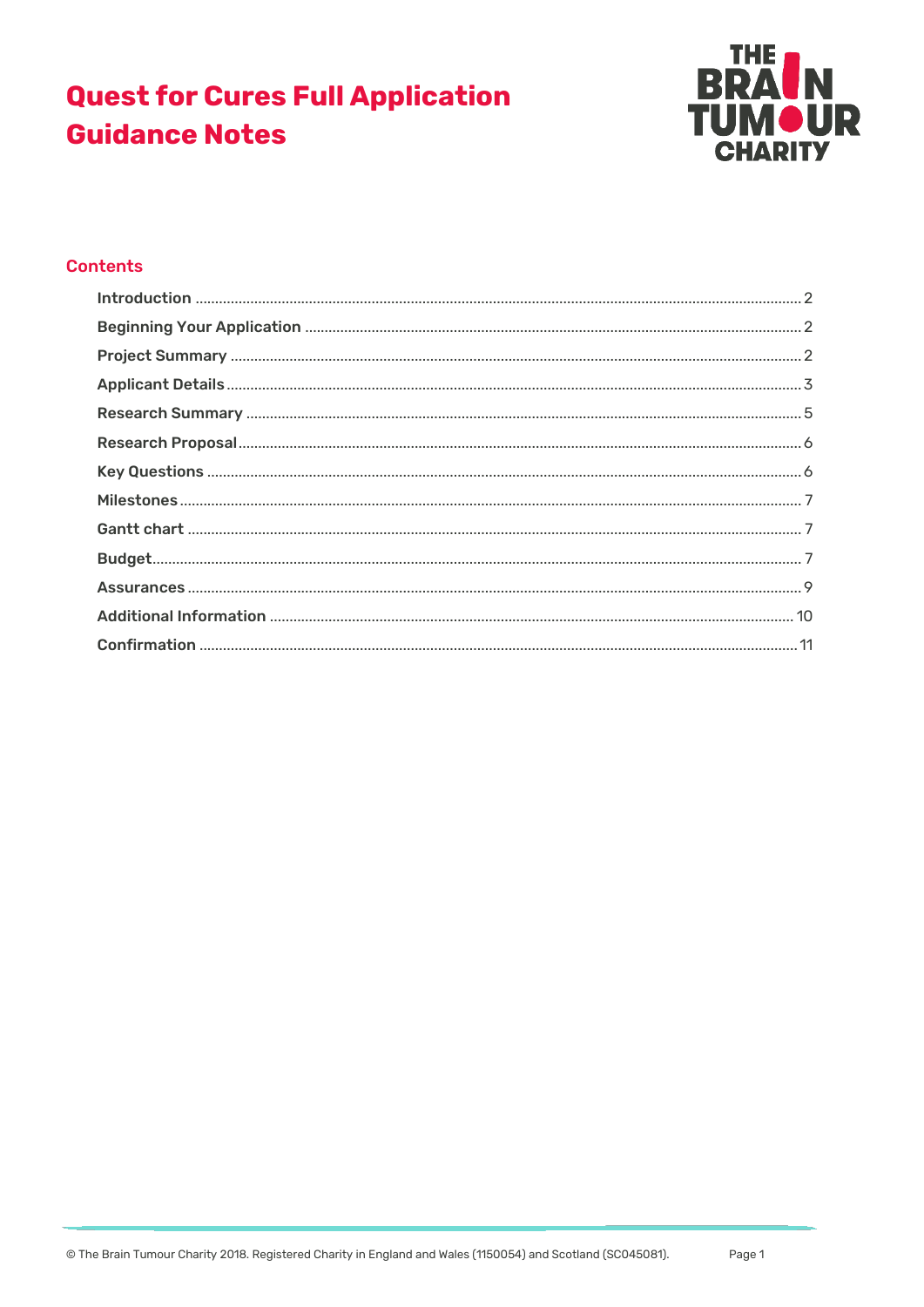# <span id="page-1-0"></span>Introduction

- This scheme has been established to acknowledge the growing importance of international and interdisciplinary team approaches to accelerate the understanding and translation of discoveries and so bring benefits to patients faster.
- This funding for pre-clinical studies is designed to foster a collaborative research process, strengthen the ties between basic and clinical research and promote transformational brain tumour research advances with the potential for rapid clinical translation.
- Multidisciplinary teams working in synergy should be formed from the most talented and promising researchers across international institutions to address the issues and utilise technological advances across fields. The creation of the multidisciplinary team should facilitate research which would not be achievable without such a collaboration.
- The collaborating teams should have the relevant expertise of laboratory and clinical researchers to demonstrate how discoveries will be translated and taken forward to patient benefit.
- Teams should be formed of researchers across at least two/three institutions and the award is open to international researchers but applications including a UK collaborator will be looked on favourably.
- Funding of up to £1.5 million per programme over five years is available.
- All grant applications must focus on at least one of the research priorities highlighted in our research strategy ['A Cure Can't Wait'](https://www.thebraintumourcharity.org/about-us/our-research-strategy/)
- Please read The Brain Tumour Charity's [Terms and Conditions](https://assets.thebraintumourcharity.org/live/media/filer_public/c6/1e/c61e4ad8-7860-4bc9-a734-38fce5fe8d67/tbtc_grant_conditions_v9.pdf) and [Finance Guidelines](https://s3-eu-west-1.amazonaws.com/assets.thebraintumourcharity.org/live/media/filer_public/82/24/822484d0-a4f2-4051-bc34-07c5378f945e/btc_finance_guidelines.pdf) before completing this application.
- All applications must have input from those affected by brain tumours as early as possible. To facilitate this you may choose to engage The Charity's Research Involvement Network (RIN), a network of people who either care for someone who has a brain tumour (or have done in the past) or are living with a brain tumour themselves. More information on the RIN and how to contact them can be found at [https://www.thebraintumourcharity.org/funding-for-brain-tumour](https://www.thebraintumourcharity.org/funding-for-brain-tumour-researchers/PPI)[researchers/PPI](https://www.thebraintumourcharity.org/funding-for-brain-tumour-researchers/PPI)
- If you have any queries or would like to discuss your application, please do get in touch with us:
	- E-mail: research@thebraintumourcharity.org
	- Phone: +44 (0) 1252 418190
- **Please allow sufficient time for the Head of Department and Administrative Authority to approve this application before the grant deadline. Once the application has been submitted by the Lead Applicant, it will not be received by the Charity, until these individuals have given their approval.**

### <span id="page-1-1"></span>Beginning Your Application

Please read through the introduction and system guidance and, when you are ready, click 'next' to start completing your application.

# <span id="page-1-2"></span>Application Summary

| Title of programme           |                                                                         |
|------------------------------|-------------------------------------------------------------------------|
| Total amount requested $(E)$ | This will be automatically populated as you complete the budget section |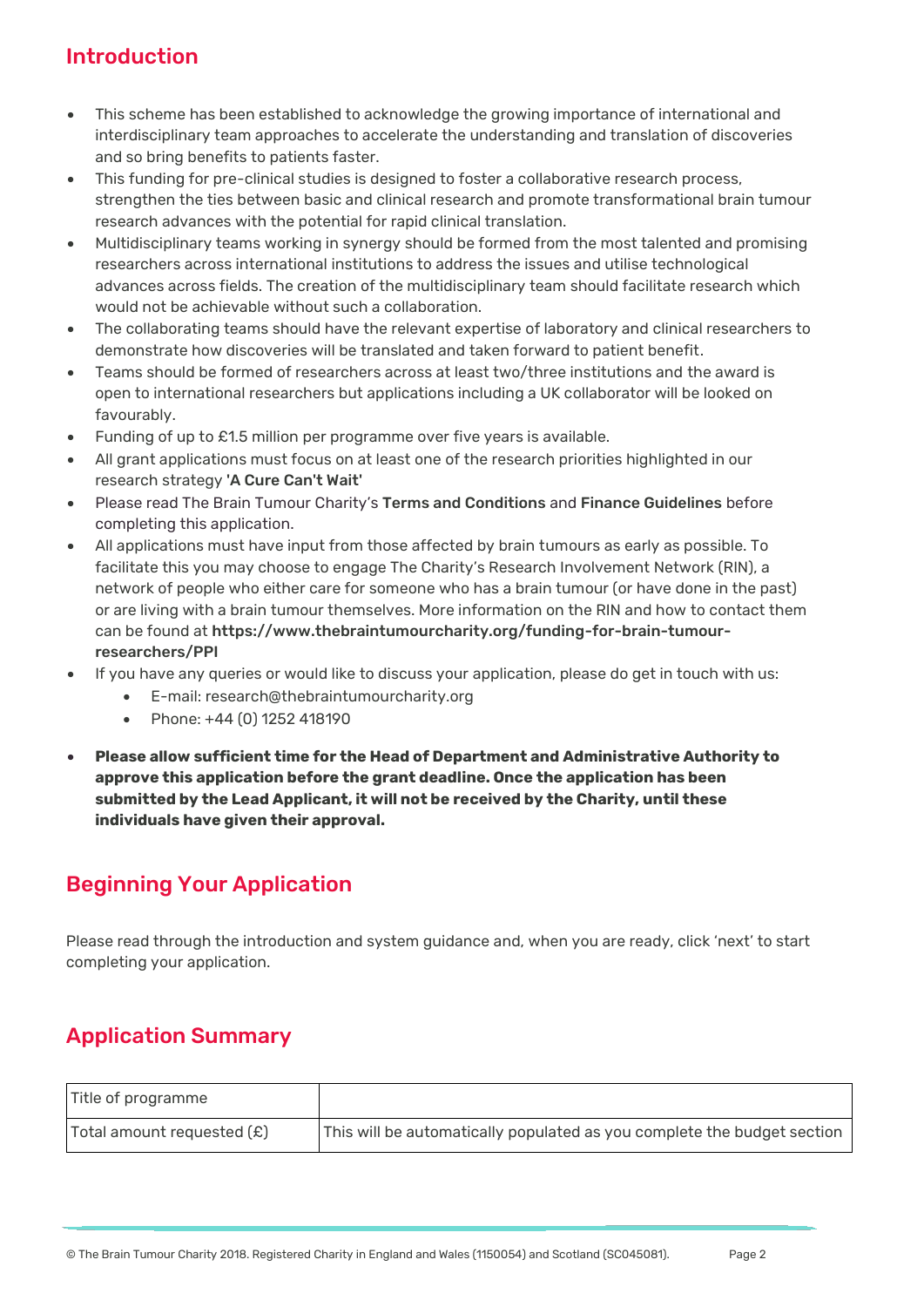# <span id="page-2-0"></span>Applicant Details

#### **Please note:**

- Lead Applicants must hold an employment contract with their institution that exceeds the duration of the proposed research.
- If the lead applicant does not hold an academic or research position, the application must include a co-applicant at the Lead Institution who does.
- A researcher may serve as lead applicant on only one proposal per grant round.
- Co-Applicants will have access to edit this application, and Collaborators will have read only access.
- Applications can only be submitted by a Lead Applicant.

#### **Lead Applicant**

Please add/amend basic information details in the "Manage My Details" section of the Portal.

Please include:

- Full name (including title)
- Institution
- Position
- Department
- Address
- Telephone number
- Email address

Please indicate the contract duration (in months) of the Lead Applicant. If the Applicant has a permanent role, please indicate Permanent or Tenure.

Please attach a CV for the Lead Applicant.

Will the Lead Institute be UK-based?

- Yes
- $\Box$  No

If 'No': Will this research be conducted across UK and non-UK institutes?

- Yes
- $\Box$  No

#### **Please note**

 If the research is to be conducted across UK and non-UK institutes AND the Lead Institution is not UK-based the award will be split between the designated UK institute and the designated non-UK institute. These institutions will be responsible for finance administration for any other participating institutes. For split awards, please add details of the Lead applicant, Senior Administrative Authority and Head of Department from both the designated UK institution and the dedicated non-UK institution.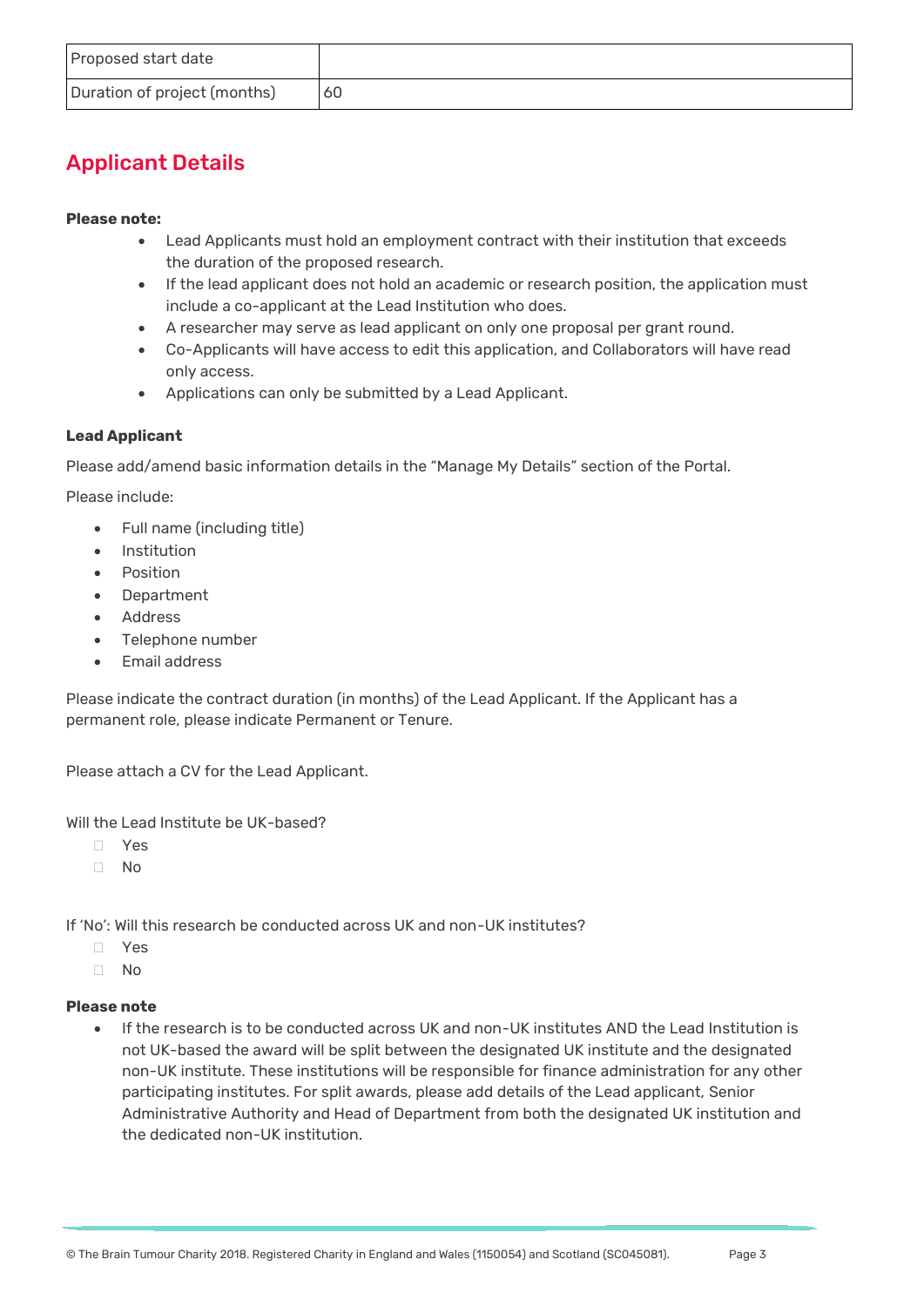- All financial awards will be made in Pounds Sterling. It will be the responsibility of the Lead Institution to make conversions to other currencies.
- The Charity is not responsible for any fluctuations in exchange rate over the course of the programme. We advise that the Lead Institution establishes a corporate exchange rate agreement if conversion to other currencies is required.

#### **Co-Applicants**

Please search for contacts within our database. If the person you searched for was not found, please add this person to our system. They will receive an email, prompting them to set up a Portal account.

Please attach a CV for all Co-Applicants.

#### **Time spent on research**

For the Lead Applicant, Co-Lead Applicant (if applicable) and all Co-Applicants, please include:

- Time spent on research (hours/week)
- Time spent on this research project (hours/week)

#### **Collaborators**

Please search for contacts within our database. If the person you searched for was not found, please add this person to our system. They will receive an email, prompting them to set up a Portal account.

Please upload a letter of collaboration for each collaborator listed. Letters should be signed by the collaborating organisation's named contact, and include a brief summary of how they will contribute toward the project.

#### **Head of Department**

Please provide details of the Head of Department from your host institution.

#### **Administrative Authorities**

Please provide details of the Senior Administrative Authority from your host institution. This institution will be responsible for financial administration for any other participating institutes.

#### **Please check you that have uploaded the required attachments for this section of the application:**

- Lead Applicant (and Co-Lead applicant if applicable) & Co-Applicant CVs.
- <span id="page-3-0"></span> Letters of collaboration for all collaborators included. Letters should be signed by the collaborating organisation's named contact, and include a brief summary of what they will contribute toward the project.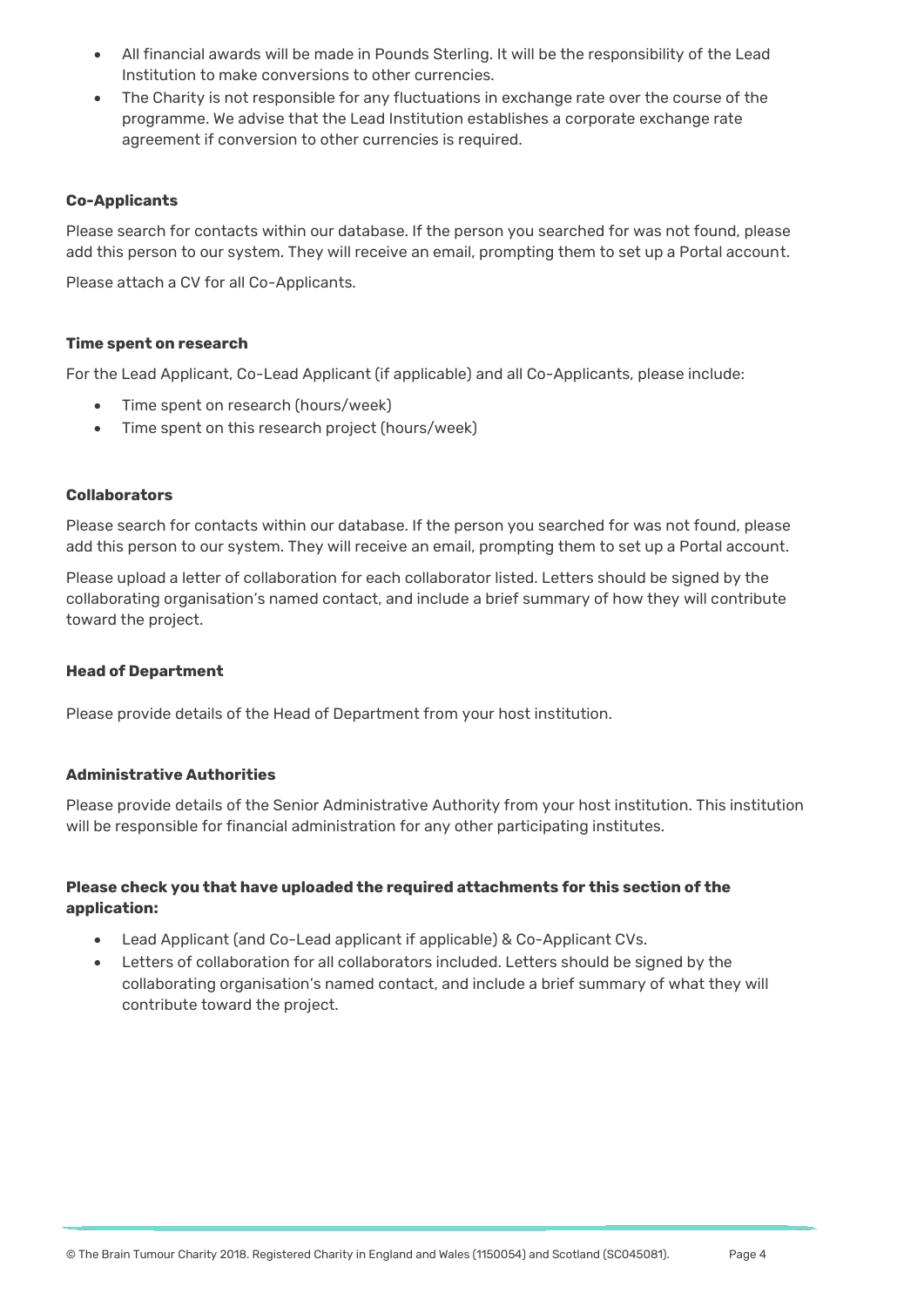### Research Summary

#### **Scientific Summary**

Please provide a summary of the proposed research suitable for a scientifically qualified assessor, include details of the research's potential to revolutionise treatments and/or clinical decision *(up to 300 words).*

#### **Lay Summary**

Please provide a summary of the research proposed in plain English, using non-technical language. The summary should be comprehensible to people with no scientific background and describe the full scope of the project. Define any unavoidable scientific terminology and avoid using unexplained abbreviations or acronyms. Note that this summary will be used by the Lay Scientific Advisory Board members as part of the assessment process. Use the following sub-headings to structure the summary:

#### *Aims and background*

- What is already known about the problem that the project will address?
- What do you hope to find out?
- Outline the innovation and novelty of the proposal.

#### *Why this research is needed*

- How the results of the research could benefit those affected by a brain tumour be as specific as possible.
- How does the research offer value for money?

#### *Methodology*

Describe the methods and techniques you plan to use in your research.

#### *Patient and Public Involvement*

- Describe any involvement of those affected by a brain tumour, including engagement with our Research Involvement Network (RIN)\*
- Outline any plans to involve the RIN in the dissemination of results
- How can the findings from the research be developed or put into practice after completion of the programme?

#### \*To learn more about Public Patient Involvement and the help our RIN can offer, please see: <https://www.thebraintumourcharity.org/funding-for-brain-tumour-researchers/PPI>

You may also find it helpful to refer to the AMRC's [Guidance for Researchers -](https://assets.thebraintumourcharity.org/live/media/filer_public/c3/23/c323bb33-aea7-44ac-8e79-2238bc23944f/amrc-guidance-for-researchers-writing-lay-summaries.pdf) Writing Lay Summaries.

Do not include any confidential or sensitive information in this section as this section may be used to publicise the project if the application is successful *(up to 500 words).*

#### **Summary of research in one sentence**

Please describe your research in one sentence and in lay terms to be used by The Charity *(up to 40 words).*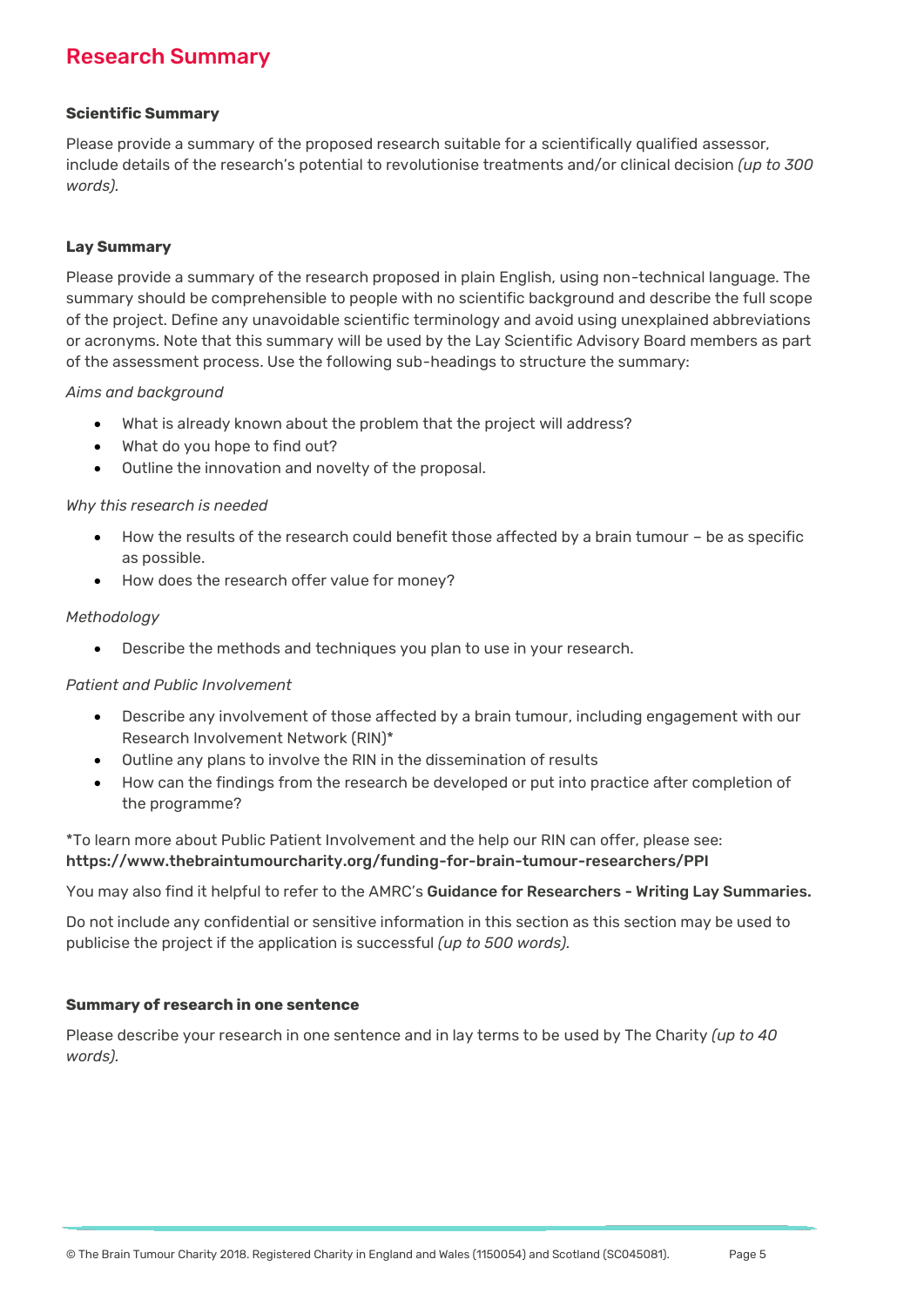#### **Keywords and Categorisation**

Please include keywords that best describe your research, being as specific as possible. Click on the plus icon to select keywords.

Please then select the category/categories from the following that are relevant to the research:

- High-grade tumour(s)
- Low-grade tumours(s)
- Paediatric tumour(s)
- Adult tumour(s)

### <span id="page-5-0"></span>Research Proposal

Pease attach a detailed research proposal as a PDF file (up to 10 pages, minimum size 10 font with single line spacing). This should include:

- Background and research question to be addressed.
- Aims and key deliverables.
- Methodology.
- Statistical analysis showing results will be significant and meaningful.
- Include justification for the number and types of samples to be collected/ used and evidence that they are fit for purpose.
- Relevant figures.

Please provide citations for your research proposal in full, using APA or CSE format. Please note this is separate to the main research proposal and does not need to be included in the 10 pages.

### <span id="page-5-1"></span>Key Questions

#### **Relevance to research priorities** *(up to 300 words)*

Detail how the proposal addresses the research priorities outlined in our research strategy: [A Cure](https://assets.thebraintumourcharity.org/live/media/filer_public/00/a3/00a3dd32-903b-4376-b057-20b23d3964d4/research_strategy_rgb_digital_final_online_version.pdf)  [Can't Wait.](https://assets.thebraintumourcharity.org/live/media/filer_public/00/a3/00a3dd32-903b-4376-b057-20b23d3964d4/research_strategy_rgb_digital_final_online_version.pdf)

#### **Research potential** *(up to 300 words)*

Describe:

- How the proposal advances brain tumour research and its potential for clinical translation.
- How the proposal strengthen ties between basic and clinical research.

#### **Training and development** *(up to 300 words)*

Provide an outline of any training and development opportunities available to staff employed on this programme grant. Include a description of what supervision and training (including transferable skills) the programme will provide to PhD students (if applicable).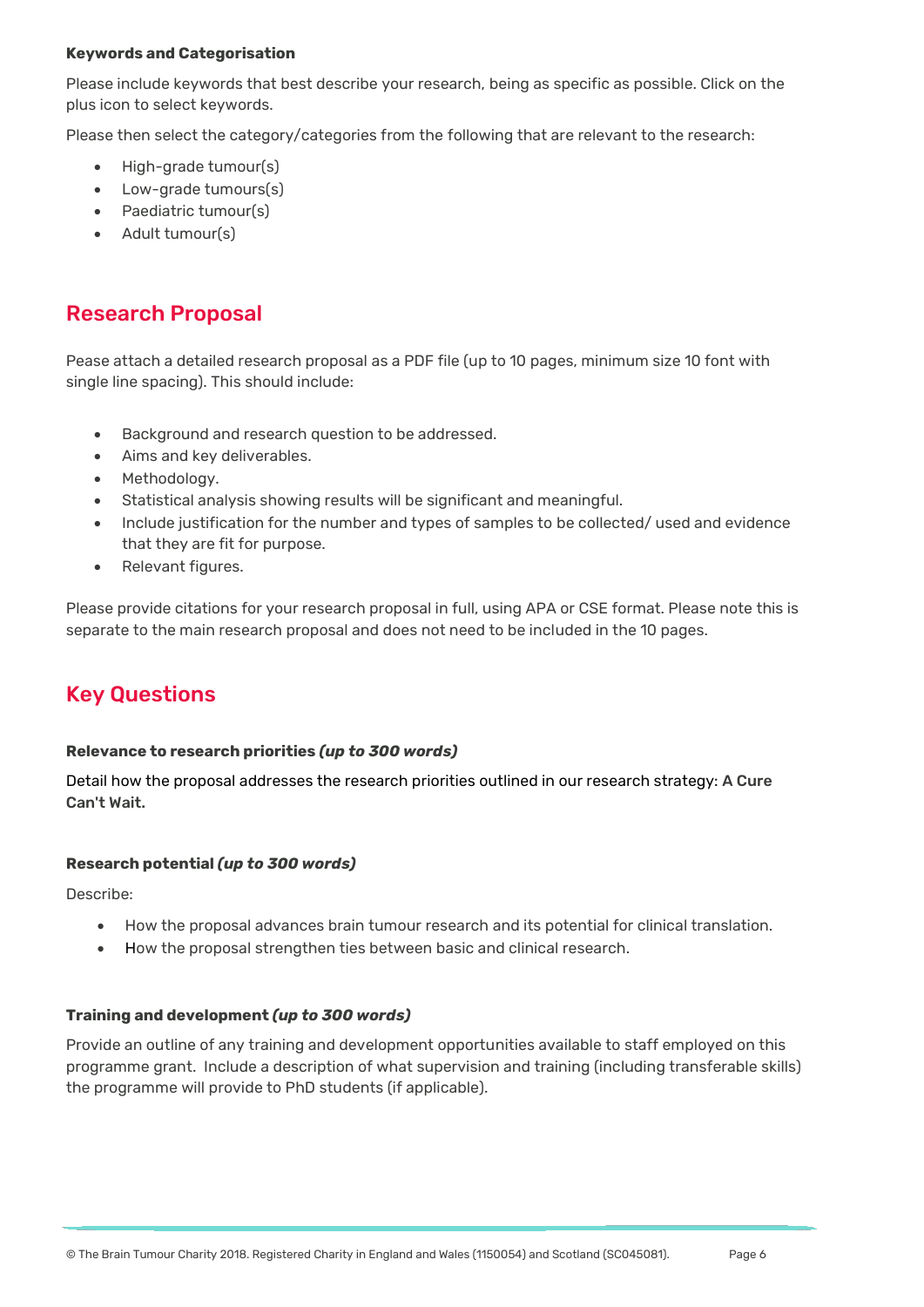#### **Team members** *(up to 500 words)*

Describe:

- The work that will be undertaken by each team member involved in the programme (the list should include the Lead Applicant(s), Co-Applicants, Collaborators, Fellows, Research Assistants, and support staff).
- The nature and benefits of any collaboration that is in place, including details of any multidisciplinary approach.
- How the research will be co-ordinated across participating institutions, including details of how all team members will be kept up to date with ongoing progress.

#### **Facilities and resources available to the team** *(up to 300 words)*

Outline the facilities and resources available to the team for the duration of the project.

#### **Contingency plans** *(up to 300 words)*

Outline any areas where problems may arise and provide details of how such problems may be overcome, including any potential problems which may prevent you from reaching a milestone.

#### **Dissemination plans and working with The Brain Tumour Charity** *(up to 300 words)*

Describe:

- How you will disseminate research results to a scientific audience and the general public.
- How you will work with The Charity to promote the research during the programme and after its completion date.

### <span id="page-6-0"></span>Milestones

#### **Timelines and milestones**

Please detail your key milestones for the entire duration of your research proposal and include an estimated timeframe at which milestones will be completed.

#### <span id="page-6-1"></span>**Gantt chart**

Please attach a detailed Gantt chart for the proposed research, referring to the milestones detailed above.

### <span id="page-6-2"></span>Budget

Please note that only directly incurred costs can be requested. Please refer to our [Finance Guidelines](https://s3-eu-west-1.amazonaws.com/assets.thebraintumourcharity.org/live/media/filer_public/82/24/822484d0-a4f2-4051-bc34-07c5378f945e/btc_finance_guidelines.pdf) when completing this section.

Please provide all amounts in Pound Sterling (£).

Please provide justification for all of the requested funds and include as much detail as possible (if no costs have been requested for a specific budget category, please input "n/a" in that justification section).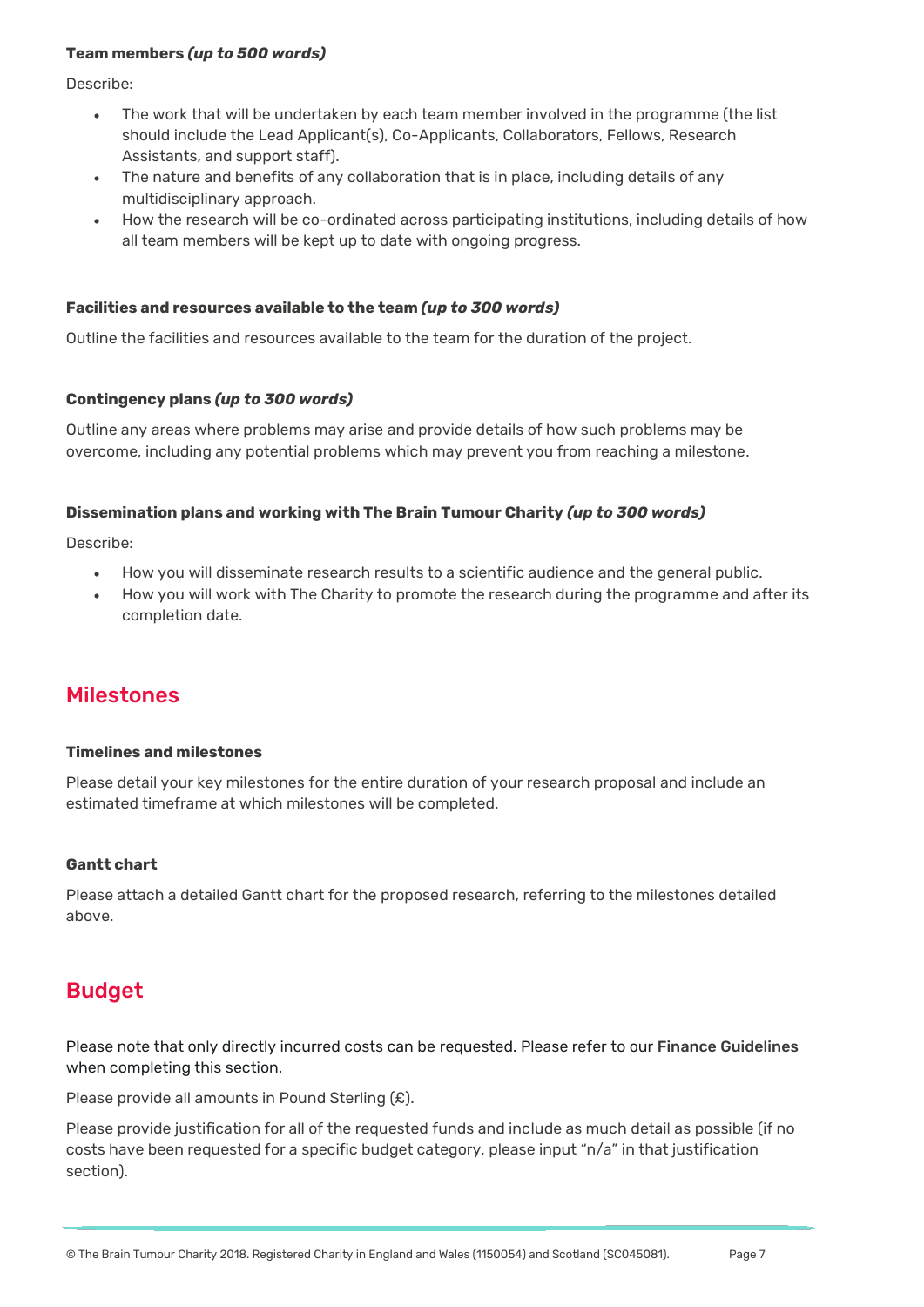#### **Salaries**

For each staff member, please include:

- Staff name (if known)
- Role
- Period on grant (months)
- % of full time
- Total salary costs per year

#### **Materials and consumables**

For each item, please include total costs per year.

#### **Animals**

For each item, please include:

- Species and number of animals to be used
- Cost category (purchase cost or maintenance cost)
- Total costs per year

#### **Travel**

For each item, please include total costs per year.

#### **Miscellaneous**

For each item, please include total costs per year.

### UK/non-UK Budget Breakdown

If research will be conducted across UK and non-UK institutes AND the Lead institute is not UK-based, the award will be split, and two financial awards will be made: to a designated UK institute and a designated non-UK institute. These institutions will be responsible for finance administration for any remaining institutes.

For split awards, please provide a UK/non-UK budget breakdown.

Please note that all financial awards will be made in Pounds Sterling. It will be the responsibility of the Lead Institution to make conversions to other currencies. The Charity is not responsible for any fluctuations in exchange rate over the course of the programme. We advise that the Lead Institution establishes a corporate exchange rate agreement if conversion to other currencies is required.

This research will be conducted across UK and non-UK institutes AND the Lead Institution is not UKbased

- Yes
- $\neg$  No

If 'Yes', then please follow the instructions in this section on how to detail the breakdown of the UK and non-UK budgets. A budget breakdown excel template is available to download from the Grant Management Portal. Please complete and attach this document as an excel file.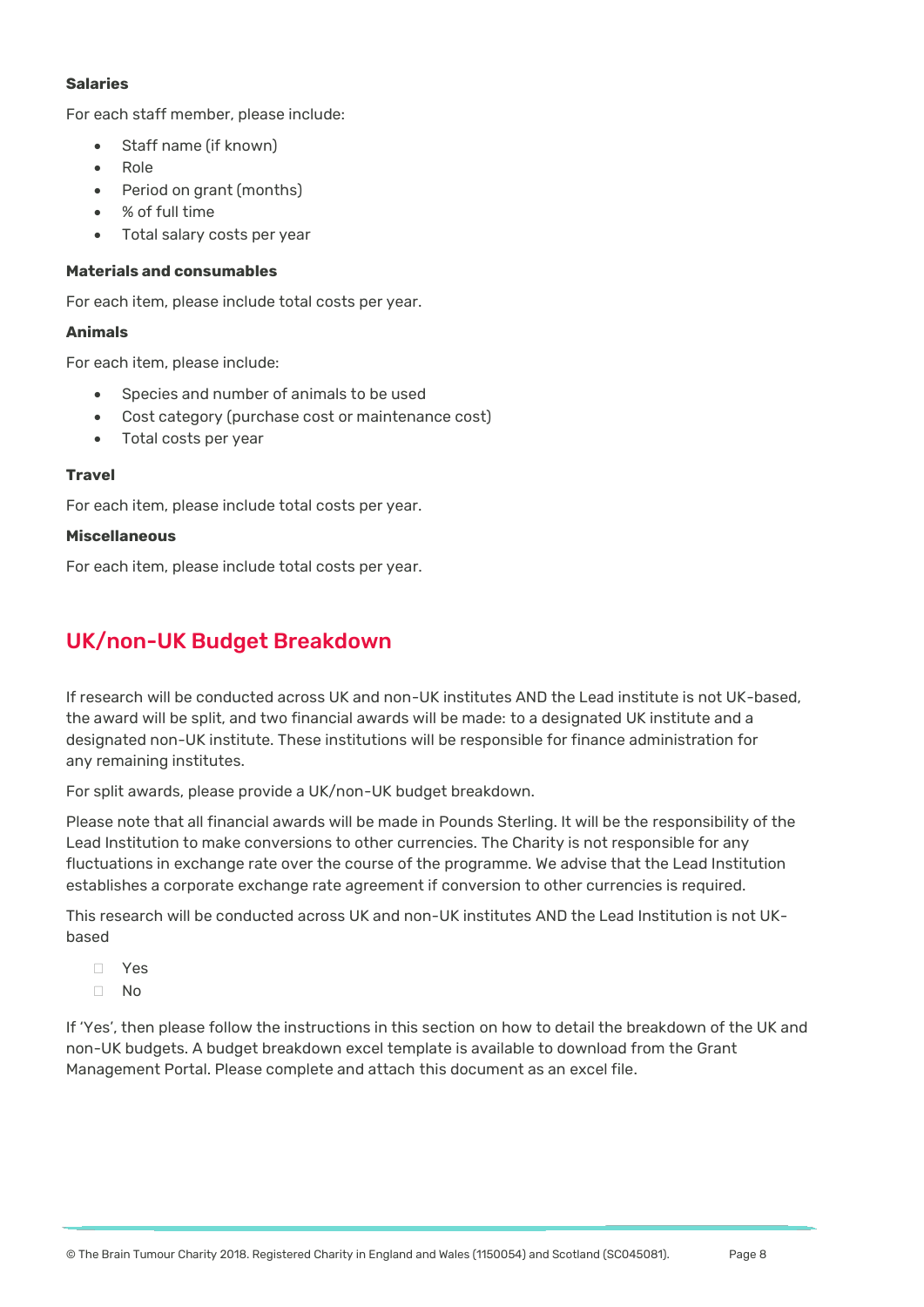# Current Funding

Please list existing and pending research funding for the Lead Applicant(s) and all Co-Applicants. Please include:

- **Status**
- Team member
- Funding source
- Title of project
- Funding start date
- Finding end date
- Total amount

### <span id="page-8-0"></span>**Assurances**

#### **Commercial Exploitation and Competing Interests**

- Do any of the Applicants have consultancies, or any equity holdings in, or directorships of, companies or other organisations that might have an interest in the results of the proposed research? If yes, please give brief details.
- Will the proposed research use technology, materials or other invention that, as far as you are aware, are subject to any patents or other form of intellectual property protection? If yes, please give brief details.
- Is the proposed research, in whole or in part, subject to any agreements with commercial, academic or other organisations? If yes, please give brief details.
- Is the proposed research likely to lead to any patentable or commercially exploitable results*?* If yes, please give brief details.

#### **Ethical and Legal Requirements**

- Does your proposal involve human subjects? If yes, please provide details in regards to the Ethics Committee approval, and approved or pending date.
- Does your proposal involve vertebrate animals? If yes, please give status of relevant approval, and approved or pending date. In addition, please provide the following information, where applicable:
	- 1. Detail the animal species being used, why the species/model is most appropriate and whether there are any alternatives approaches that could be used instead.
	- 2. Justify the number of animals to be used per experiment, including details of any sample size calculations and/or statistical advice sought.
	- 3. Select the severity of the procedures being used: Mild / Moderate / Severe
- <span id="page-8-1"></span>Evidence of ethics approval, personal and project licences should be uploaded as attachments.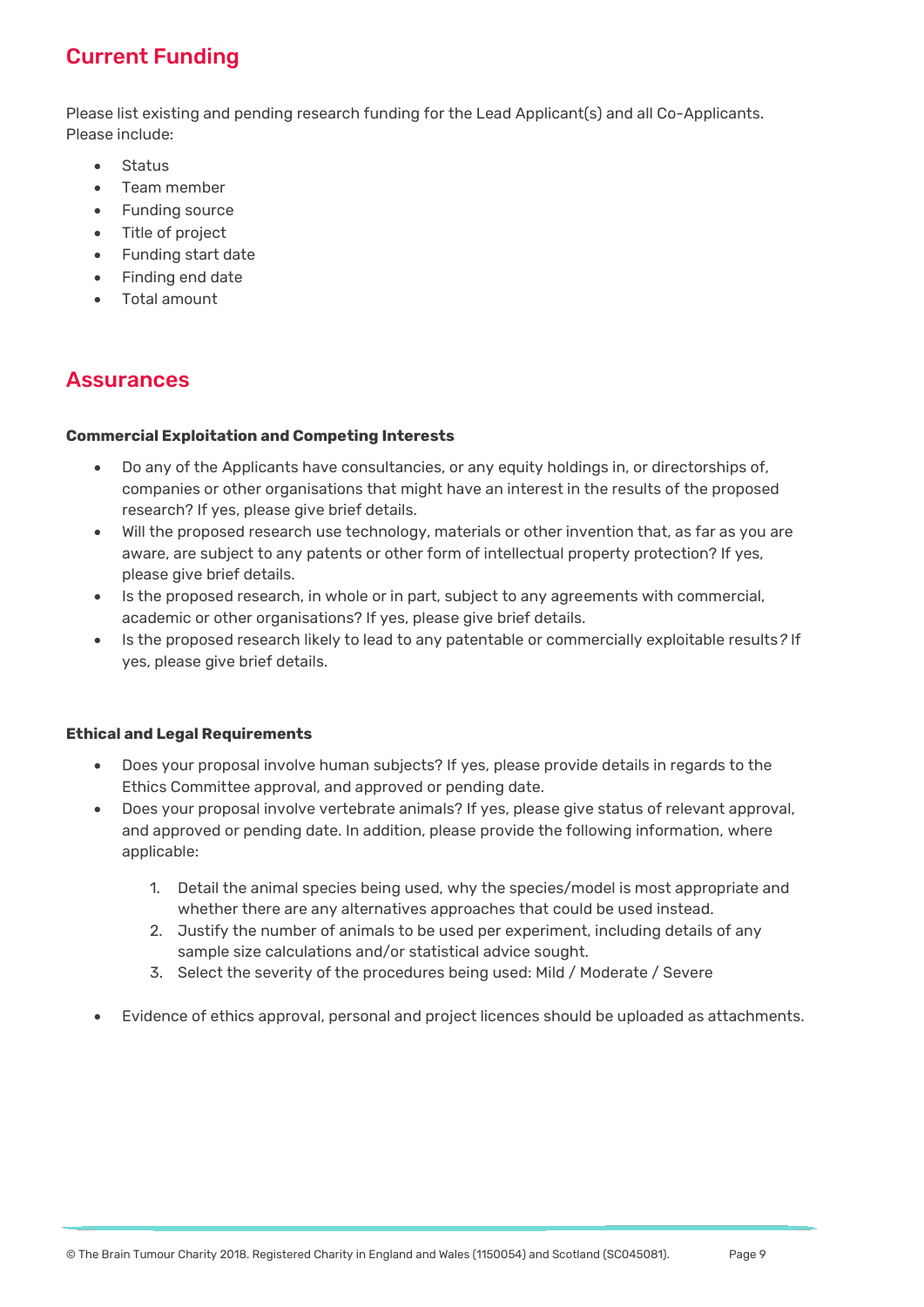# Additional Information

#### **Relevant publications**

Please list the most relevant publications relating to this research proposal. Please include:

- **Status**
- Title
- **•** PMID
- $\bullet$  DOI
- Authors
- **Journal**

#### **Reviewer Suggestions (not mandatory)**

Please provide the details of any preferred and/or non-preferred reviewers. If identifying non-preferred reviewers, you must also include a brief explanation in the text box at the bottom of the pop-up window.

#### **Summary of Required Attachments:**

- Lead Applicant/s and Co-Applicant CVs
- Letters of collaboration for all listed collaborators
- Detailed research proposal
- Gantt chart
- Ethics approval, personal and project licences
- Letters of support

#### **You will now see a list of the currently uploaded documents in your application for you to refer to.**

<span id="page-9-0"></span>**Please ensure you have uploaded the required attachments. If anything is missing, please go back to the relevant section and upload the necessary documents.**